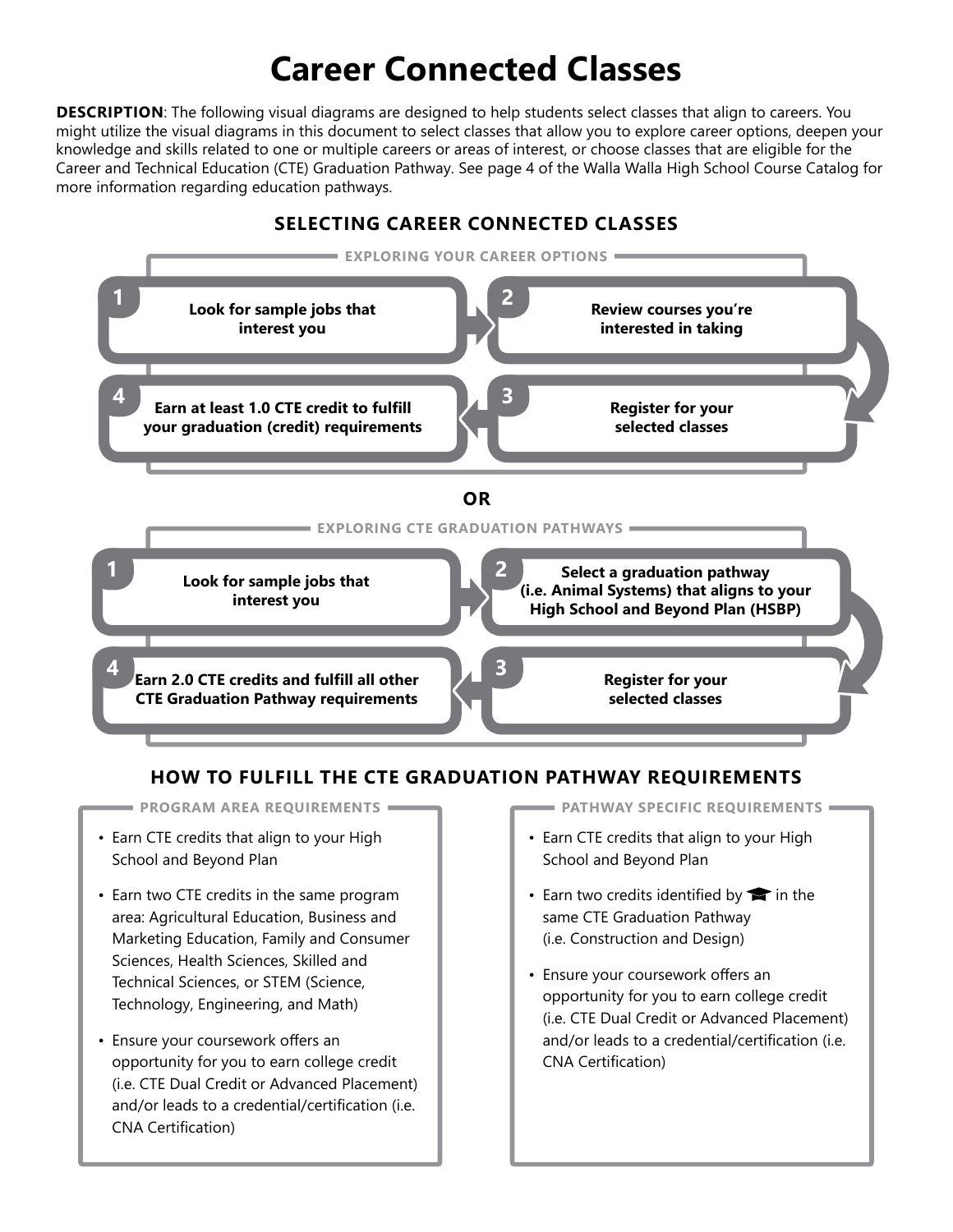**CTE GRADUATION PATHWAYS**

# **Agricultural Power, Structural, and Technical Systems**



*Credits are eligible for CTE Graduation Pathway (partially completed classes may not qualify)*

*Credits may satisfy CTE Graduation Pathway requirements, pending OSPI Approval*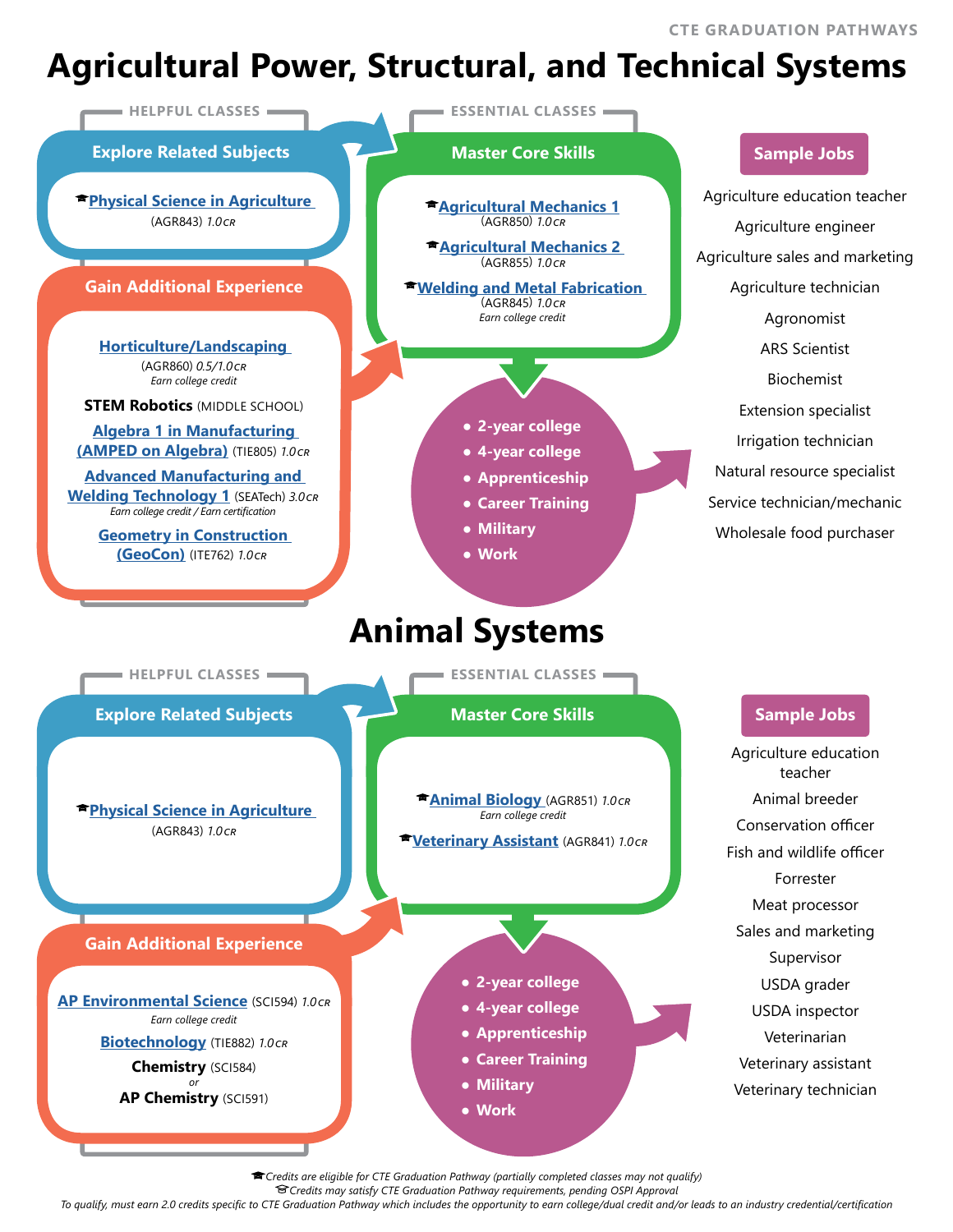# **Audio and Video Technology and Film**



*Credits are eligible for CTE Graduation Pathway (partially completed classes may not qualify)*

*Credits may satisfy CTE Graduation Pathway requirements, pending OSPI Approval*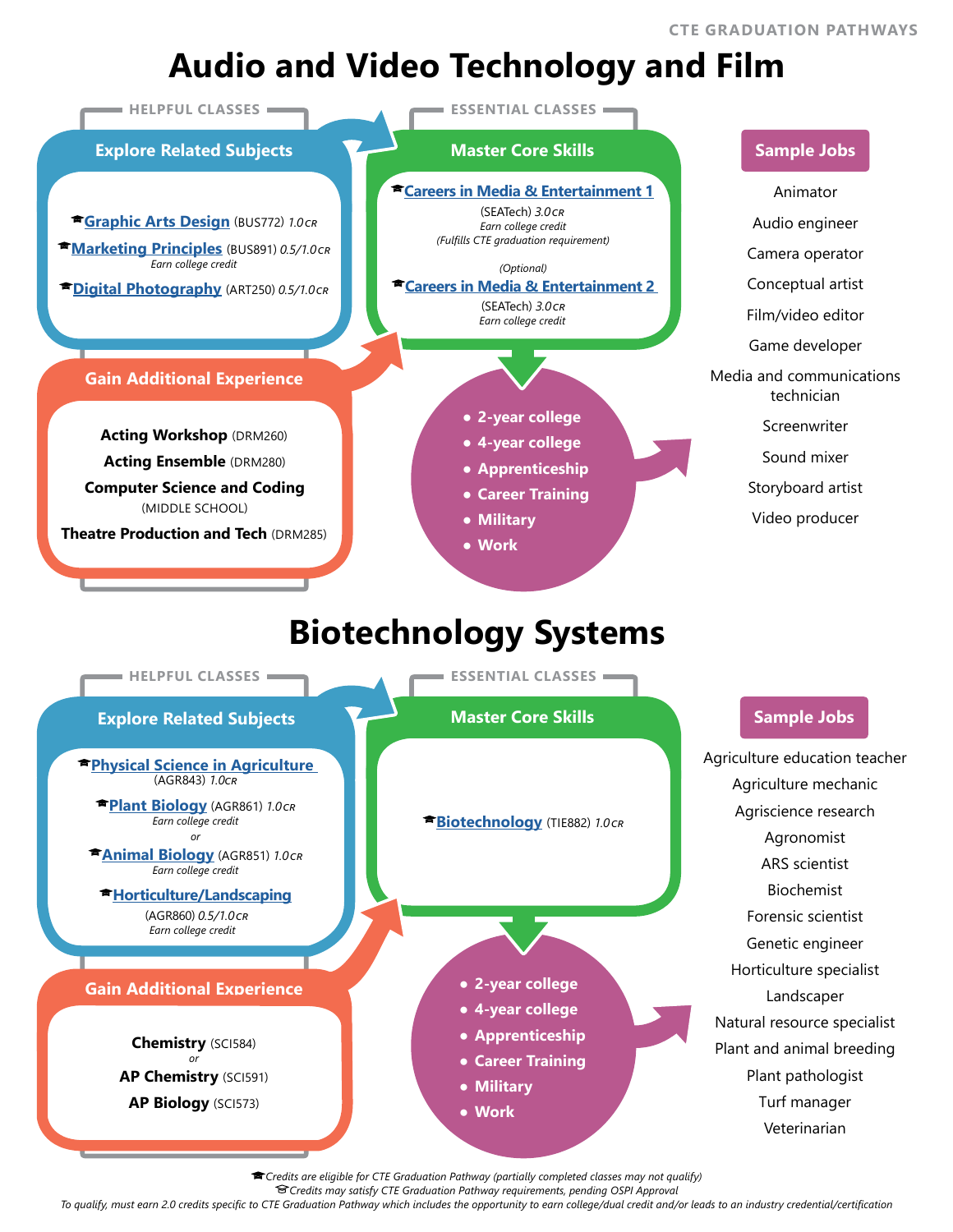## **Broadcasting and Journalism**



*Credits are eligible for CTE Graduation Pathway (partially completed classes may not qualify)*

*Credits may satisfy CTE Graduation Pathway requirements, pending OSPI Approval*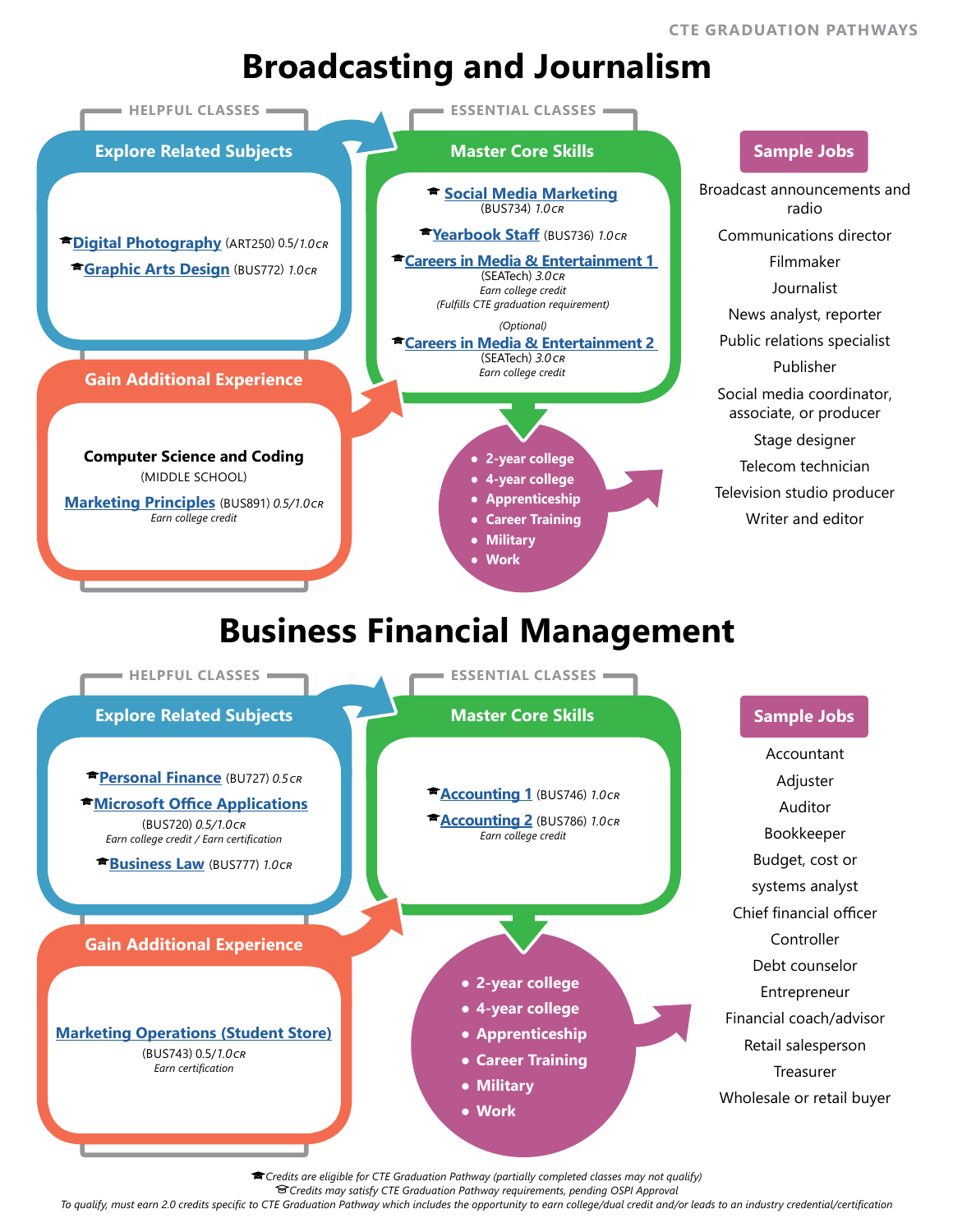## **Construction and Design**



*Credits may satisfy CTE Graduation Pathway requirements, pending OSPI Approval*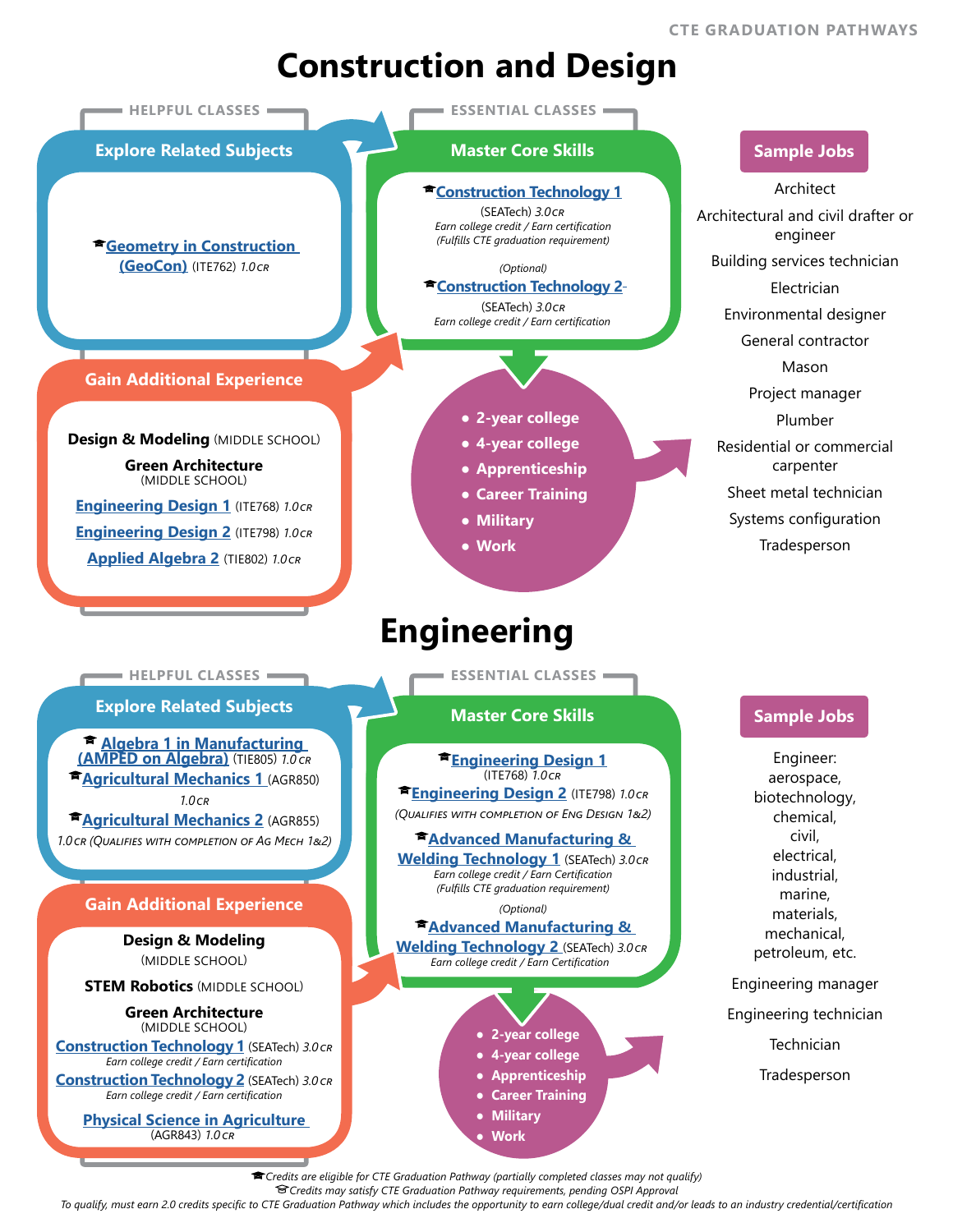# **Environment Services and Natural Resources**



*Credits are eligible for CTE Graduation Pathway (partially completed classes may not qualify)*

*Credits may satisfy CTE Graduation Pathway requirements, pending OSPI Approval*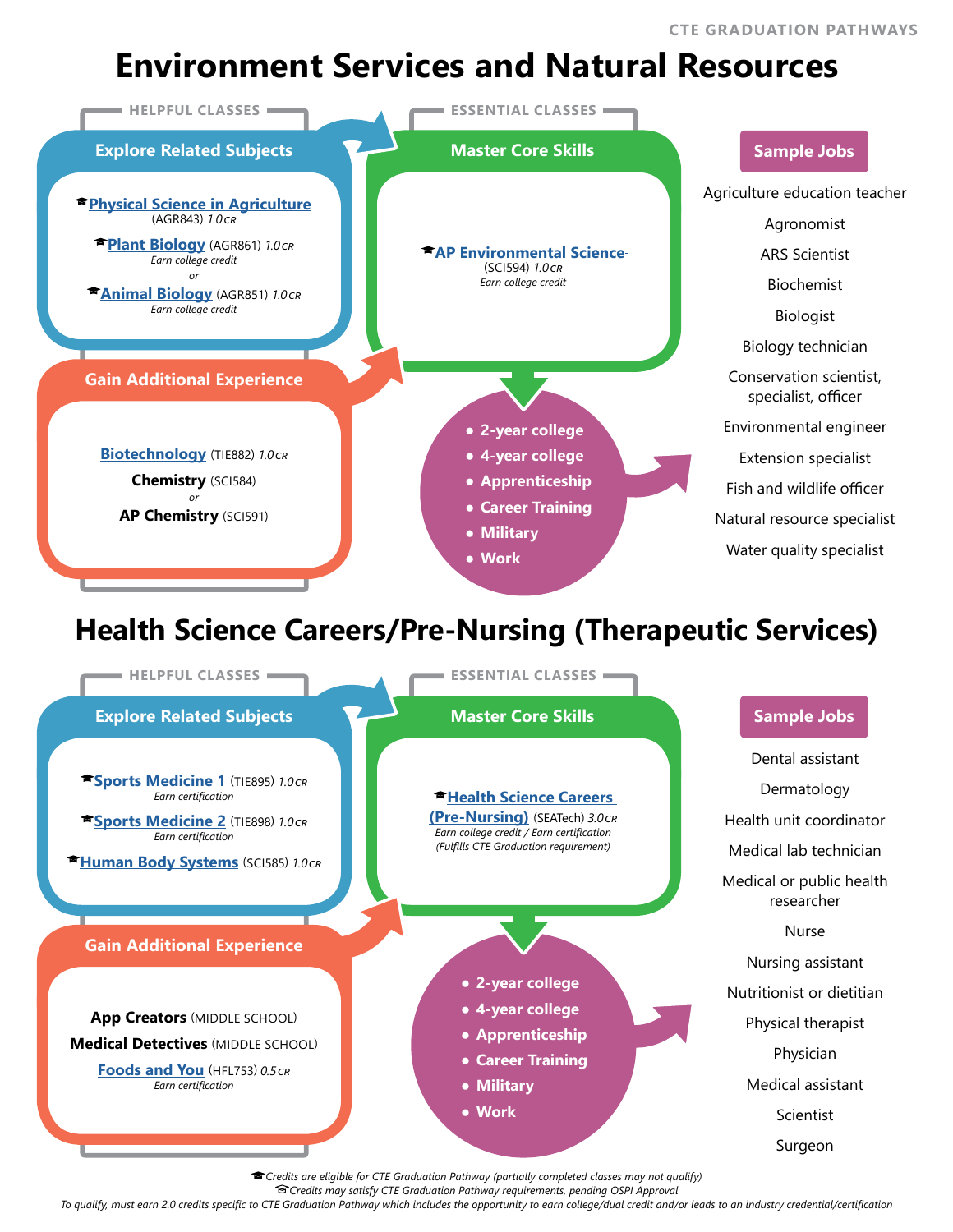### **Law Enforcement Services**



*Credits are eligible for CTE Graduation Pathway (partially completed classes may not qualify)*

*Credits may satisfy CTE Graduation Pathway requirements, pending OSPI Approval*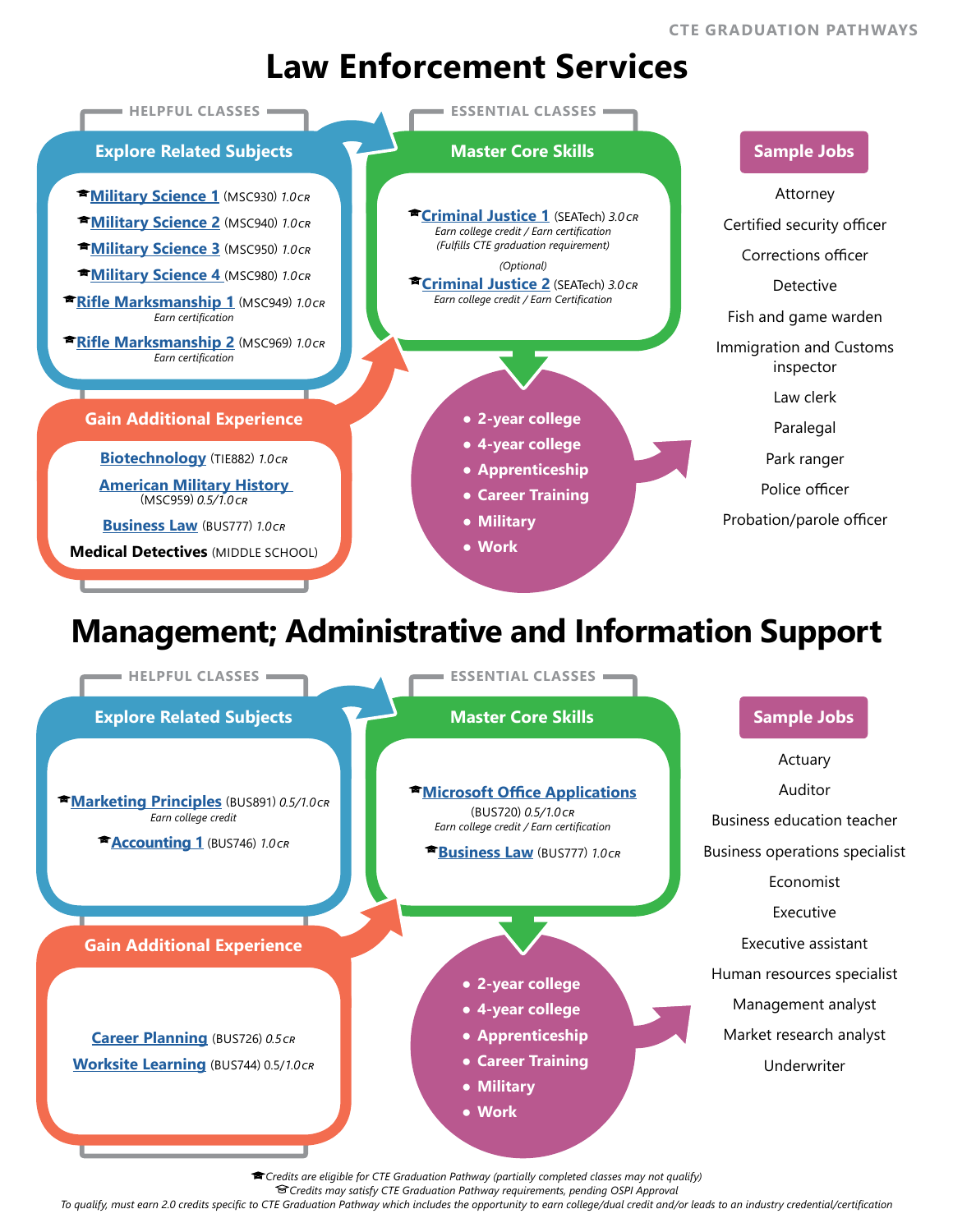# **Manufacturing and Production Process Development**



*Credits are eligible for CTE Graduation Pathway (partially completed classes may not qualify)*

*Credits may satisfy CTE Graduation Pathway requirements, pending OSPI Approval*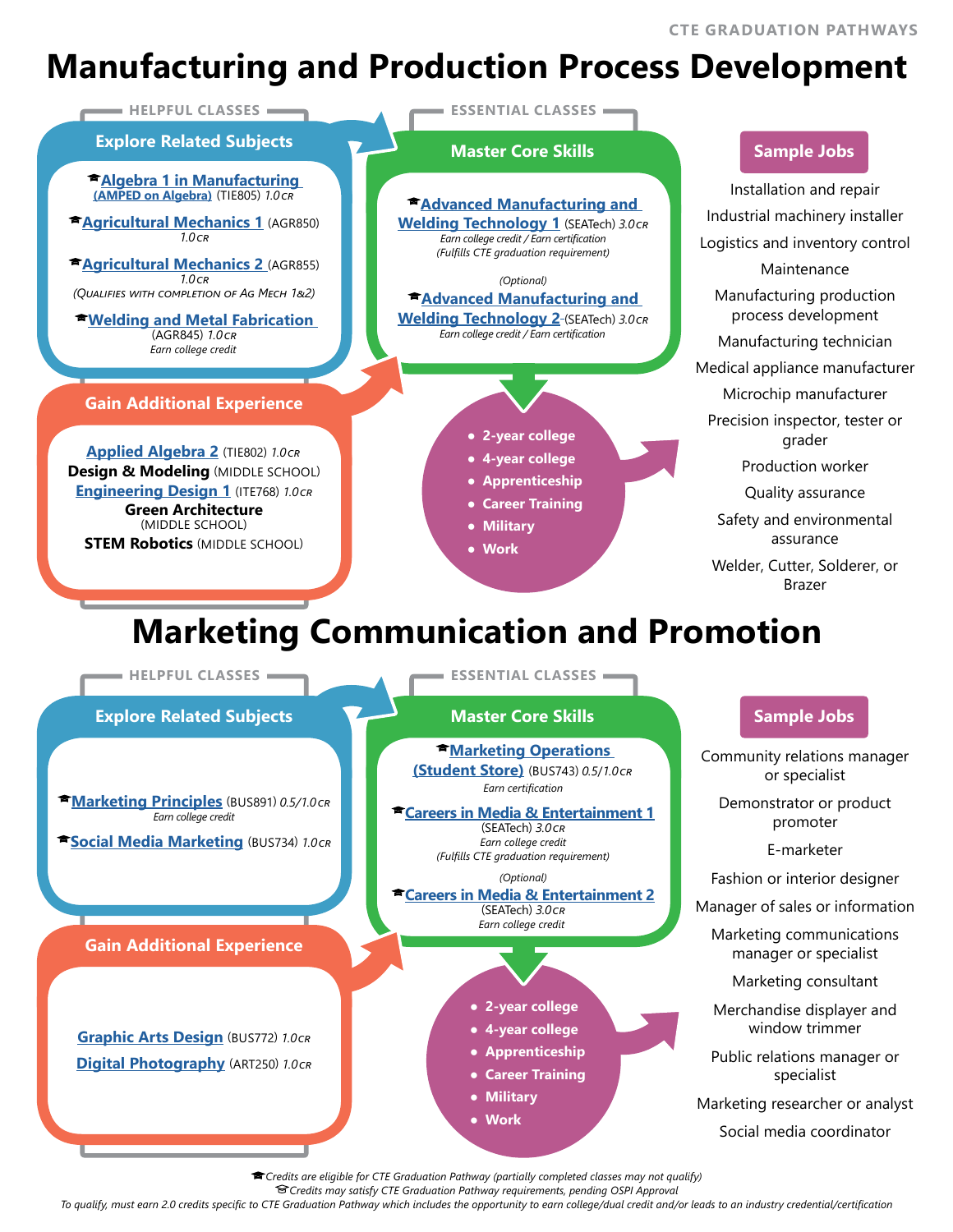# **National Security**



*Credits are eligible for CTE Graduation Pathway (partially completed classes may not qualify)*

*Credits may satisfy CTE Graduation Pathway requirements, pending OSPI Approval*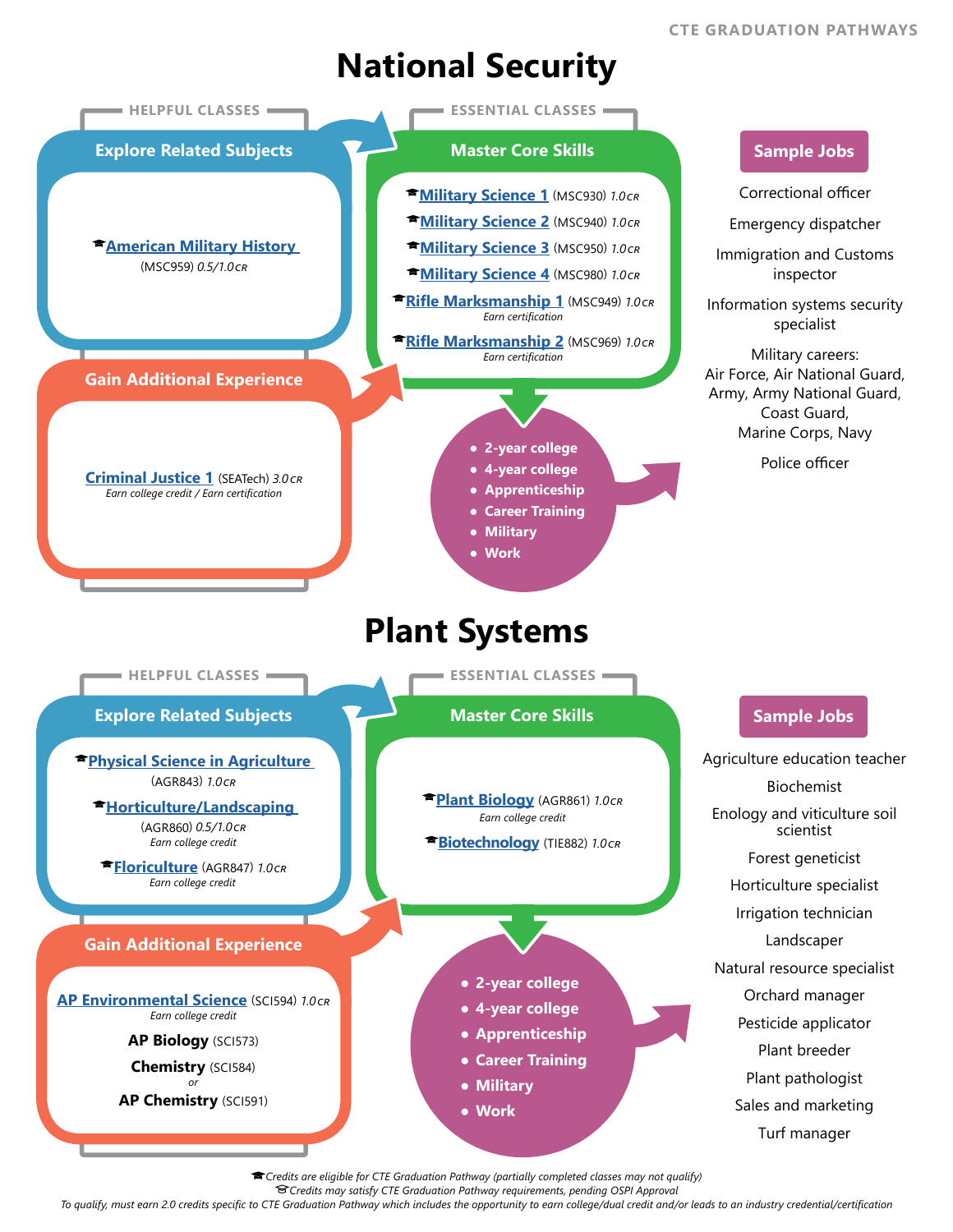# **Programming and Software Development**



*Credits are eligible for CTE Graduation Pathway (partially completed classes may not qualify)*

*Credits may satisfy CTE Graduation Pathway requirements, pending OSPI Approval*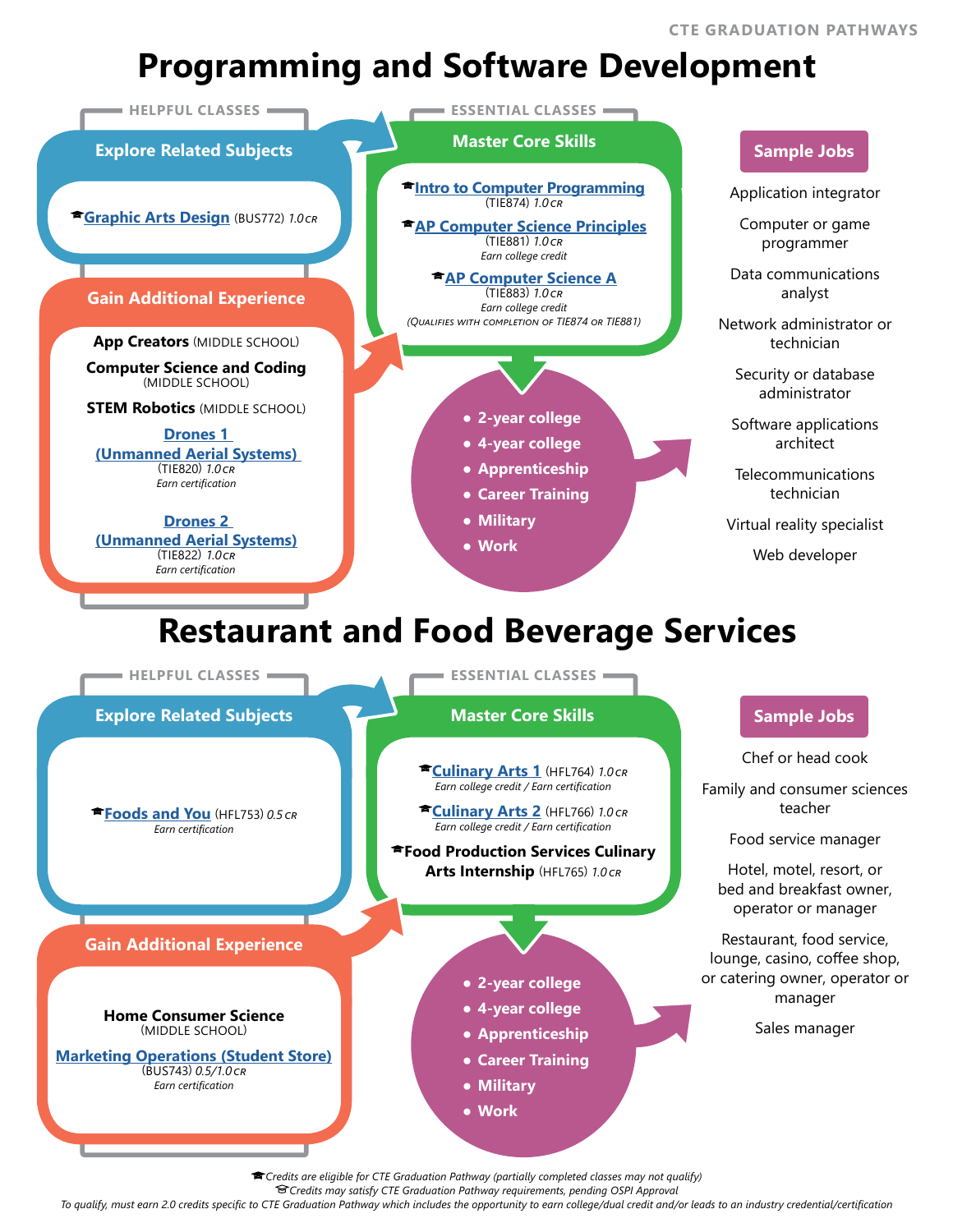# **Sports/General Medicine (Therapeutic Services)**



*Credits are eligible for CTE Graduation Pathway (partially completed classes may not qualify)*

*Credits may satisfy CTE Graduation Pathway requirements, pending OSPI Approval*